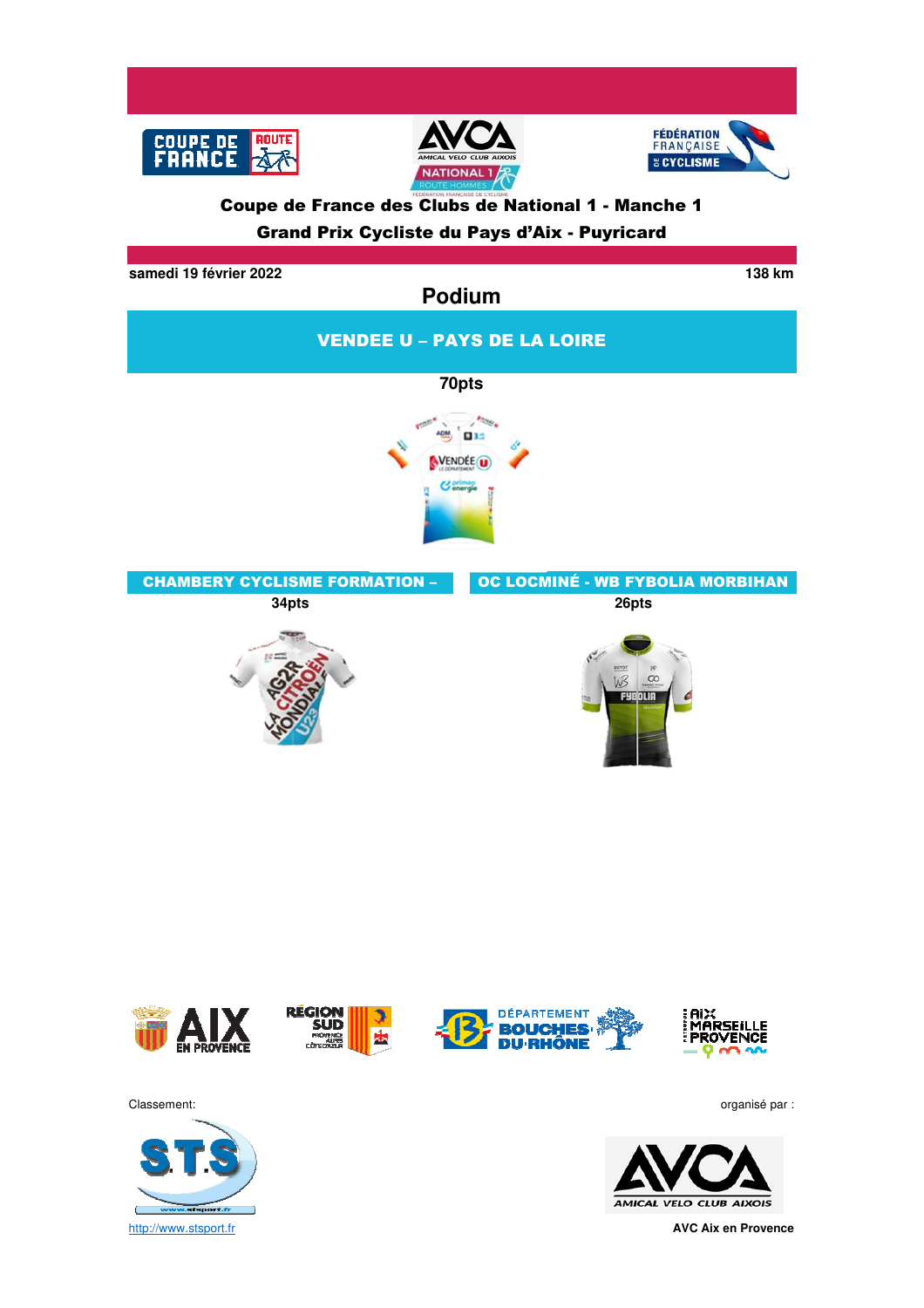# **COUPE DE ROUTE**<br>FRANCE 47





**Coupe de France des Clubs de National 1 - Manche 1 Grand Prix Cycliste du Pays d'Aix - Puyricard**

|                |                | samedi 19 février 2022                      |                                                           |                |          |          |                                                       | Moyenne du Premier 40,453 km/h pour 138 km                |                          |  |
|----------------|----------------|---------------------------------------------|-----------------------------------------------------------|----------------|----------|----------|-------------------------------------------------------|-----------------------------------------------------------|--------------------------|--|
| PI.            | <b>Dos</b>     | <b>Nom Prénom</b>                           | Equipe                                                    | <b>Temps</b>   |          | PI. Dos  | <b>Nom Prénom</b>                                     | Equipe                                                    | <b>Temps</b>             |  |
| $\mathbf{1}$   | 39             | * DEVANNE Antoine                           | VENDEE U - PAYS DE LA LOIRE                               | 3h24'41"       | 85       | 14       | * PETIT Clément                                       | VÉLOCE CLUB ROUEN 76                                      |                          |  |
| $\overline{c}$ | 40             | <b>JEANNIERE</b> Emilien                    | VENDEE U - PAYS DE LA LOIRE                               | à 06"          | 86       | 60       | * ROUSSEL Antoine                                     | VC VAULX EN VELIN                                         | $\mathbf{u}$             |  |
| 3              | 10             | * LABROSSE Jordan                           | CHAMBERY CYCLISME FORMATION - AG2R CITF                   | Ħ              | 87       | 15       | JAMOT Julien                                          | VÉLOCE CLUB ROUEN 76                                      | $\mathbf{u}$             |  |
| $\overline{4}$ | 48             | <b>THEOT Killian</b>                        | CYCLO CLUB NOGENT SUR OISE                                | Ħ<br>Ħ         | 88       | 43       | <b>AVOINE Kévin</b>                                   | CYCLO CLUB NOGENT SUR OISE                                |                          |  |
| 5              |                | 149 JOLIBERT Clément                        | GSC BLAGNAC - VS 31                                       | Ħ              | 89       | 87       | <b>DESROCHES Alexandre</b>                            | VELO CLUB VILLEFRANCHE BEAUJOLAIS                         | à 02'12'                 |  |
| 6              | 62             | <b>BENNETT Stéfan</b>                       | OC LOCMINÉ - WB FYBOLIA MORBIHAN                          | $\mathbf{H}$   | 90       | 70       | <b>JEANNES Matthieu</b>                               | COTES D'ARMOR MARIE MORIN - U                             |                          |  |
| $\overline{7}$ | 11             | * RETAILLEAU Valentin                       | CHAMBERY CYCLISME FORMATION - AG2R CITF                   | Ħ              | 91       |          | 111 DEMEAUTIS Matthieu                                | OCEANE TOP 16                                             | à 02'23'                 |  |
| 8              |                | 106 * MAHOUDO Nolann                        | VCP LOUDEAC                                               | Ħ              | 92       |          | 157 ACOSTA Thomas                                     | PHILIPPE WAGNER CYCLING                                   |                          |  |
| 9              |                | 134 ARHIE Vincent                           | A.PO.GE CYCLISTE - TEAM U CUBE 17                         | Ħ              | 93       | 81       | LE BON Johan                                          | <b>DINAN SPORT CYCLING</b>                                | à 02'26'<br>$\mathbf{H}$ |  |
| 10             | 66             | LE NY Jean Louis                            | OC LOCMINÉ - WB FYBOLIA MORBIHAN                          | Ħ              | 94       | 41       | * VADIC Baptiste                                      | VENDEE U - PAYS DE LA LOIRE                               |                          |  |
| 11             |                | 16 KOWALSKI Dylan<br>100 MAITRE Florian     | VÉLOCE CLUB ROUEN 76                                      | $\blacksquare$ | 95<br>96 | 18       | * VALOGNES Thibault<br>NAVARRO Corentin               | VÉLOCE CLUB ROUEN 76                                      | à 02'39'                 |  |
| 12<br>13       | 32             | * HUENS Axel                                | LAVAL CYCLISME 53                                         | Ħ              | 97       | 22<br>36 | <b>MATTHYS Louka</b>                                  | SCO DIJON - TEAM MATERIEL VELO.COM                        | à 04'16'                 |  |
| 14             | 51             | * DEGACHE Théo                              | DUNKERQUE LITTORAL CYCLISME<br><b>BOURG AIN CYCLISME</b>  | Ħ              | 98       | 83       |                                                       | DUNKERQUE LITTORAL CYCLISME<br><b>DINAN SPORT CYCLING</b> | à 05'30'                 |  |
| 15             | 86             |                                             |                                                           | Ħ              | 99       |          | <b>RALLE Anthony</b><br>146 CHASSAGNE Thomas          | <b>GSC BLAGNAC - VS 31</b>                                |                          |  |
| 16             |                | BALLABIO Giacomo<br>131 MORICHON Thomas     | VELO CLUB VILLEFRANCHE BEAUJOLAIS                         | $\mathbf{H}$   | 100 8    |          | * CHAUSSINAND Joris                                   | CHAMBERY CYCLISME FORMATION - AG2R CITROI à 05'32"        |                          |  |
| 17             | 73             | <b>CAMPISTROUS Romain</b>                   | AMICALE CYCLISTE BISONTINE<br>OCCITANE CYCLISME FORMATION | Ħ              | 101 88   |          | * GARDELLA Florent                                    | VELO CLUB VILLEFRANCHE BEAUJOLAIS                         | à 06'19'                 |  |
| 18             |                | 35 LE CUNFF Kevin                           | DUNKERQUE LITTORAL CYCLISME                               | $\mathbf{u}$   |          |          | 102 103 DAUPHIN Florian                               | VCP LOUDEAC                                               |                          |  |
| 19             |                | 119 RACAULT Ronan                           | <b>GUIDON CHALETTOIS</b>                                  | Ħ              | 103 77   |          | LEMOINE Gaëtan                                        | OCCITANE CYCLISME FORMATION                               |                          |  |
| 20             | 4              | <b>THIEBAUD Valere</b>                      | A.V.C.AIX EN PROVENCE                                     | $\mathbf{u}$   |          |          | 104 114 * SOUCHON Antonin                             | OCEANE TOP 16                                             |                          |  |
| 21             | 72             | LE CLEC'H Lomia                             | COTES D'ARMOR MARIE MORIN - U                             | Ħ              |          |          | 105 156 ROMA Jérémy                                   | PARIS CYCLISTE OLYMPIQUE                                  | $\blacksquare$           |  |
| 22             |                | 47 * SENICOURT Kylian                       | CYCLO CLUB NOGENT SUR OISE                                | $\mathbf{H}$   | 106 44   |          | <b>BACON Romain</b>                                   | CYCLO CLUB NOGENT SUR OISE                                | à 06'52'                 |  |
| 23             |                | 125 * CAPRON Rémi                           | E.C. ST ETIENNE - LOIRE                                   | $\mathbf{u}$   | 107 50   |          | <b>BRENANS Emile</b>                                  | <b>BOURG AIN CYCLISME</b>                                 | à 07'54"                 |  |
| 24             |                | 142 * LAVENANT Thibault                     | SOJASUN ESPOIR ACNC                                       | $\mathbf{H}$   | 108 7    |          | * ALLARD Matéo                                        | CHAMBERY CYCLISME FORMATION - AG2R CITROI                 |                          |  |
| 25             |                | 12 * TRONCHON Bastien                       | CHAMBERY CYCLISME FORMATION - AG2R CITF                   | Ħ              | 109 74   |          | * DRAPIER Lukas                                       | OCCITANE CYCLISME FORMATION                               |                          |  |
| 26             |                | 124 * BOWN Morgan                           | E.C. ST ETIENNE - LOIRE                                   | $\mathbf{u}$   | 110 56   |          | <b>BONJEAN Maxence</b>                                | VC VAULX EN VELIN                                         | à 08'56"                 |  |
| 27             |                | 161 PHILIBERT Aurélien                      | PHILIPPE WAGNER CYCLING                                   | $\mathbf{u}$   | 111 57   |          | * BUFFIN Loïs                                         | VC VAULX EN VELIN                                         |                          |  |
| 28             | $\mathbf{1}$   | * KNIGHT Oliver                             | A.V.C.AIX EN PROVENCE                                     | $\blacksquare$ |          |          | 112 121 ANSONS Kristers                               | E.C. ST ETIENNE - LOIRE                                   | Ħ                        |  |
| 29             | 5              | <b>DELCROS Clément</b>                      | A.V.C.AIX EN PROVENCE                                     | $\mathbf{u}$   | 113 29   |          | * THEOT Hugo                                          | CC ETUPES LE DOUBS PAYS DE MONTBELIARD                    | Ħ                        |  |
| 30             |                | 147 * FERREIRA Louis                        | GSC BLAGNAC - VS 31                                       | $\mathbf{u}$   |          |          | 114 105 LE PENNEC Guerand                             | VCP LOUDEAC                                               | à 09'39"                 |  |
| 31             | 37             | <b>BONNET Thomas</b>                        | VENDEE U - PAYS DE LA LOIRE                               | $\mathbf{u}$   | 115 84   |          | <b>RENAULT Baptiste</b>                               | <b>DINAN SPORT CYCLING</b>                                | à 10'06"                 |  |
| 32             |                | 110 BELLICAUD Jeremy                        | OCEANE TOP 16                                             | $\mathbf{u}$   |          |          | 116 167 * GIORDANENGO Tom                             | MARTIGUES SPORT CYCLISME                                  |                          |  |
| 33             | 94             | <b>DEVAUX Thomas</b>                        | CHARVIEU CHAVAGNEUX ISERE CYCLISME                        | Ħ              | 117 30   |          | * VERLOO Rémi                                         | CC ETUPES LE DOUBS PAYS DE MONTBELIARD                    | à 10'55'                 |  |
| 34             | 42             | * VERCHER Matteo                            | VENDEE U - PAYS DE LA LOIRE                               | $\mathbf{u}$   |          | 118 25   | <b>LOUVET Louis</b>                                   | CC ETUPES LE DOUBS PAYS DE MONTBELIARD                    |                          |  |
| 35             | 27             | * LE FUR Mathéo                             | CC ETUPES LE DOUBS PAYS DE MONTBELIARD                    | Ħ              |          |          | 119 144 * POIRIER Clement                             | SOJASUN ESPOIR ACNC                                       | à 11'15'                 |  |
| 36             | 24             | <b>SOUTON Julien</b>                        | SCO DIJON - TEAM MATERIEL VELO.COM                        | $\mathbf{u}$   |          | 120 85   | AVADANIAN Lucas                                       | VELO CLUB VILLEFRANCHE BEAUJOLAIS                         | $\mathbf{H}$             |  |
| 37             | 6              | * WOOD Harrison                             | A.V.C.AIX EN PROVENCE                                     | $\mathbf{H}$   |          |          | 121 158 KUS Adam                                      | PHILIPPE WAGNER CYCLING                                   | à 12'20'                 |  |
| 38             | $\overline{c}$ | NARBONNE ZUCCARELLI JA.V.C.AIX EN PROVENCE  |                                                           | $\mathbf{u}$   |          |          | 122 155 * MIOMANDRE HARAMBILIPARIS CYCLISTE OLYMPIQUE |                                                           | à 12'25"                 |  |
| 39             | 55             | <b>ALLARD Basile</b>                        | VC VAULX EN VELIN                                         | $\mathbf{H}$   | 123 68   |          | <b>COTARD Theo</b>                                    | COTES D'ARMOR MARIE MORIN - U                             | à 12'30'                 |  |
| 40             | 67             | * COSTIOU Ewen                              | COTES D'ARMOR MARIE MORIN - U                             | $\mathbf{u}$   |          |          | 124 123 * BONHOMME Arthur                             | E.C. ST ETIENNE - LOIRE                                   |                          |  |
| 41             | 82             | POISSON Damien                              | DINAN SPORT CYCLING                                       | $\mathbf{H}$   |          |          | 125 140 * GACHIGNARD Thomas                           | SOJASUN ESPOIR ACNC                                       | à 12'35'                 |  |
| 42             | 76             | * JALADEAU Artus                            | OCCITANE CYCLISME FORMATION                               | $\mathbf{u}$   |          |          | 126 107 * PROVOST Maximilien                          | VCP LOUDEAC                                               |                          |  |
| 43             | 53             | <b>LEBRETON Jacques</b>                     | <b>BOURG AIN CYCLISME</b>                                 | $\mathbf{u}$   |          |          | 127 95 PACOURET Amaury                                | CHARVIEU CHAVAGNEUX ISERE CYCLISME                        | à 14'10"                 |  |
| 44             | 99             | <b>GUILLON Celestin</b>                     | LAVAL CYCLISME 53                                         | à 31'          |          |          | 128 145 BERTRAND Corentin                             | GSC BLAGNAC - VS 31                                       |                          |  |
| 45             |                | 126 KISKONEN Siim                           | E.C. ST ETIENNE - LOIRE                                   | à 46"          |          |          | 129 150 * WARMERDAM Max                               | GSC BLAGNAC - VS 31                                       | $\blacksquare$           |  |
| 46             | 17             | LECAMUS LAMBERT Florer VÉLOCE CLUB ROUEN 76 |                                                           |                |          |          | 130 113 * LE BOETEZ Clement                           | OCEANE TOP 16                                             | $\blacksquare$           |  |
| 47             | 26             | <b>CORKERY Dillon</b>                       | CC ETUPES LE DOUBS PAYS DE MONTBELIARD                    | $\mathbf{H}$   | hd       | 96       | * SOLER Victor                                        | CHARVIEU CHAVAGNEUX ISERE CYCLISME                        | à 20'42'                 |  |
| 48             | 61             | <b>BAGUELIN Jocelyn</b>                     | OC LOCMINÉ - WB FYBOLIA MORBIHAN                          | $\mathbf{u}$   | hd       |          | 115 * BRIDRON Thibaud                                 | GUIDON CHALETTOIS                                         | à 20'44"                 |  |
| 49             | 71             | * LE BERRE Mathis                           | COTES D'ARMOR MARIE MORIN - U                             | $\mathbf{u}$   | hd       | 20       | * DEVROUTE Corentin                                   | SCO DIJON - TEAM MATERIEL VELO.COM                        |                          |  |
| 50             | 58             | * COSS Loris                                | VC VAULX EN VELIN                                         |                | hd       | 13       | LEVASSEUR Jordan                                      | VELOCE CLUB ROUEN 76                                      | à 31'24"                 |  |
| 51             | 19             | * BENETEAU Lucas                            | SCO DIJON - TEAM MATERIEL VELO.COM                        | Ħ              | ab       | 31       | <b>LEYMAN Celestin</b>                                | DUNKERQUE LITTORAL CYCLISME                               |                          |  |
| 52             |                | 117 * MILLON Simon                          | <b>GUIDON CHALETTOIS</b>                                  | Ħ              | ab       | 33       | <b>HUENS Rémi</b>                                     | DUNKERQUE LITTORAL CYCLISME                               |                          |  |
| 53             | 28             | * LECLAINCHE Gwen                           | CC ETUPES LE DOUBS PAYS DE MONTBELIARD                    | Ħ              | ab       | 34       | * LABBE Benjamin                                      | DUNKERQUE LITTORAL CYCLISME                               |                          |  |
| 54             |                | 127 BOLOT Simon                             | AMICALE CYCLISTE BISONTINE                                | Ħ              | ab       | 38       | * ROLLAND Brieuc                                      | VENDEE U - PAYS DE LA LOIRE                               |                          |  |
| 55             | 69             | * D'HERVEZ Thibault                         | COTES D'ARMOR MARIE MORIN - U                             | Ħ              | ab       | 46       | <b>HOUCKE Killyan</b>                                 | CYCLO CLUB NOGENT SUR OISE                                |                          |  |
| 56             | 80             | CHANDEMERLE Hugo                            | <b>DINAN SPORT CYCLING</b>                                | Ħ              | ab       | 59       | <b>LEONIEN Alexandre</b>                              | VC VAULX EN VELIN                                         |                          |  |
| 57             | 3              | SAINT GUILHEM Thibaud                       | A.V.C.AIX EN PROVENCE                                     | Ħ              | ab       | 75       | * JALABERT Jules                                      | OCCITANE CYCLISME FORMATION                               |                          |  |
| 58             | 79             | <b>CAM Maxime</b>                           | <b>DINAN SPORT CYCLING</b>                                | Ħ              | ab       | 78       | * ROZES Clément                                       | OCCITANE CYCLISME FORMATION                               |                          |  |
| 59             |                | 162 QUARTERMAN Charles                      | PHILIPPE WAGNER CYCLING                                   | Ħ              | ab       | 89       | <b>VALVASORI Larry</b>                                | VELO CLUB VILLEFRANCHE BEAUJOLAIS                         |                          |  |
| 60             |                | 143 * MILLET Hugo                           | SOJASUN ESPOIR ACNC                                       | Ħ              | ab       | 92       | <b>BEZZA Quentin</b>                                  | CHARVIEU CHAVAGNEUX ISERE CYCLISME                        |                          |  |
| 61             |                | 122 SALVATORI Thomas                        | E.C. ST ETIENNE - LOIRE                                   | Ħ              | ab       | 97       | <b>BOUTVILLE David</b>                                | LAVAL CYCLISME 53                                         |                          |  |
| 62             | 49             | <b>BOWDEN Scott</b>                         | <b>BOURG AIN CYCLISME</b>                                 | Ħ              | ab       | 98       | <b>DRANSART Maxime</b>                                | LAVAL CYCLISME 53                                         |                          |  |
| 63             |                | 139 * BOULAIS Jules                         | SOJASUN ESPOIR ACNC                                       | Ħ              | ab       |          | 101 * MONMASSON Guillaume LAVAL CYCLISME 53           |                                                           |                          |  |
| 64             | 45             | * GIRARD Damien                             | CYCLO CLUB NOGENT SUR OISE                                | Ħ              | ab       |          | 109 BAREILLE Bastien                                  | OCEANE TOP 16                                             |                          |  |
| 65             |                | 90 * JUILLARD Maximilien                    | VELO CLUB VILLEFRANCHE BEAUJOLAIS                         | Ħ              | ab       |          | 112 FIEFVEZ Rudy                                      | OCEANE TOP 16                                             |                          |  |
| 66             |                | 159 MEYER Robin                             | PHILIPPE WAGNER CYCLING                                   | Ħ              | ab       |          | 118 POL Gaëtan                                        | <b>GUIDON CHALETTOIS</b>                                  |                          |  |
| 67             |                | 138 THIBAULT Jean Denis                     | A.PO.GE CYCLISTE - TEAM U CUBE 17                         | Ħ              | ab       |          | 120 * BAILLEUX Pierrick                               | <b>GUIDON CHALETTOIS</b>                                  |                          |  |
| 68             | 52             | * GILBERT Aurélien                          | <b>BOURG AIN CYCLISME</b>                                 | Ħ              | ab       |          | 128 BULLER John                                       | AMICALE CYCLISTE BISONTINE                                |                          |  |
| 69             | 93             | <b>CHATELUS Axel</b>                        | CHARVIEU CHAVAGNEUX ISERE CYCLISME                        | Ħ              | ab       |          | 130 * MERMET Rémi                                     | AMICALE CYCLISTE BISONTINE                                |                          |  |
| 70             |                | 54 VAN GUCHT Sten                           | <b>BOURG AIN CYCLISME</b>                                 | Ħ              | ab       |          | 132 PIJOURLET Louis                                   | AMICALE CYCLISTE BISONTINE                                |                          |  |
| 71             |                | 108 * VEISTROFFER Baptiste                  | VCP LOUDEAC                                               | à 01'38"       | ab       |          | 133 * ARHIE Kevin                                     | A.PO.GE CYCLISTE - TEAM U CUBE 17                         |                          |  |
| 72             | 23             | RIGOLLOT Mathieu                            | SCO DIJON - TEAM MATERIEL VELO.COM                        | à 01'47"       | ab       |          | 135 * BESSAGUET Cedric                                | A.PO.GE CYCLISTE - TEAM U CUBE 17                         |                          |  |
| 73             |                | 116 MARTINEZ Yannick                        | <b>GUIDON CHALETTOIS</b>                                  |                | ab       |          | 136 LADEIRO Benoit                                    | A.PO.GE CYCLISTE - TEAM U CUBE 17                         |                          |  |
| 74             | 9              | <b>DELPHIS Thomas</b>                       | CHAMBERY CYCLISME FORMATION - AG2R CITF                   | Ħ              | ab       |          | 137 PEYENCET Gabriel                                  | A.PO.GE CYCLISTE - TEAM U CUBE 17                         |                          |  |
| 75             | 65             | * JOLLY Maxime                              | OC LOCMINÉ - WB FYBOLIA MORBIHAN                          | à 02'10"       | ab       |          | 141 LAGNET Gari                                       | SOJASUN ESPOIR ACNC                                       |                          |  |
| 76             | 91             | * BAUDIS Anthony                            | CHARVIEU CHAVAGNEUX ISERE CYCLISME                        | $\mathbf{H}$   | ab       |          | 148 * HAINES Alex                                     | GSC BLAGNAC - VS 31                                       |                          |  |
| 77             |                | 104 * LARMET Ilan                           | VCP LOUDEAC                                               | Ħ              | ab       |          | 151 DO REGO Fabio                                     | PARIS CYCLISTE OLYMPIQUE                                  |                          |  |
| 78             |                | 63 * BOURGOYNE Lucas                        | OC LOCMINÉ - WB FYBOLIA MORBIHAN                          | Ħ<br>Ħ         | ab       |          | 153 SAGNIER Théo                                      | PARIS CYCLISTE OLYMPIQUE                                  |                          |  |
| 79             |                | 152 GRESSIER Maxime                         | PARIS CYCLISTE OLYMPIQUE                                  |                | ab       |          | 154 MADORRE Thibaut                                   | PARIS CYCLISTE OLYMPIQUE                                  |                          |  |
| 80             |                | 164 ANDREEV Yordan                          | MARTIGUES SPORT CYCLISME                                  | Ħ<br>Ħ         | ab       |          | 160 * MICHEL Simon                                    | PHILIPPE WAGNER CYCLING                                   |                          |  |
| 81             |                | 129 GERMAIN Thibault                        | AMICALE CYCLISTE BISONTINE                                | Ħ              | ab       |          | 163 * ALLORO Matteo                                   | MARTIGUES SPORT CYCLISME                                  |                          |  |
| 82             |                | 102 RAPITEAU Florian                        | LAVAL CYCLISME 53                                         | Ħ              | ab       |          | 165 * CUVELIER Stephane                               | MARTIGUES SPORT CYCLISME                                  |                          |  |
| 83             | 64             | GUICHARD Mickaël                            | OC LOCMINÉ - WB FYBOLIA MORBIHAN                          | Ħ              | ab       |          | 166 CARLIER Mickael                                   | MARTIGUES SPORT CYCLISME                                  |                          |  |
| 84             | 21             | * GAUTHERAT Pierre                          | SCO DIJON - TEAM MATERIEL VELO.COM                        |                | ab       |          | 168 SUBILS Julien                                     | MARTIGUES SPORT CYCLISME                                  |                          |  |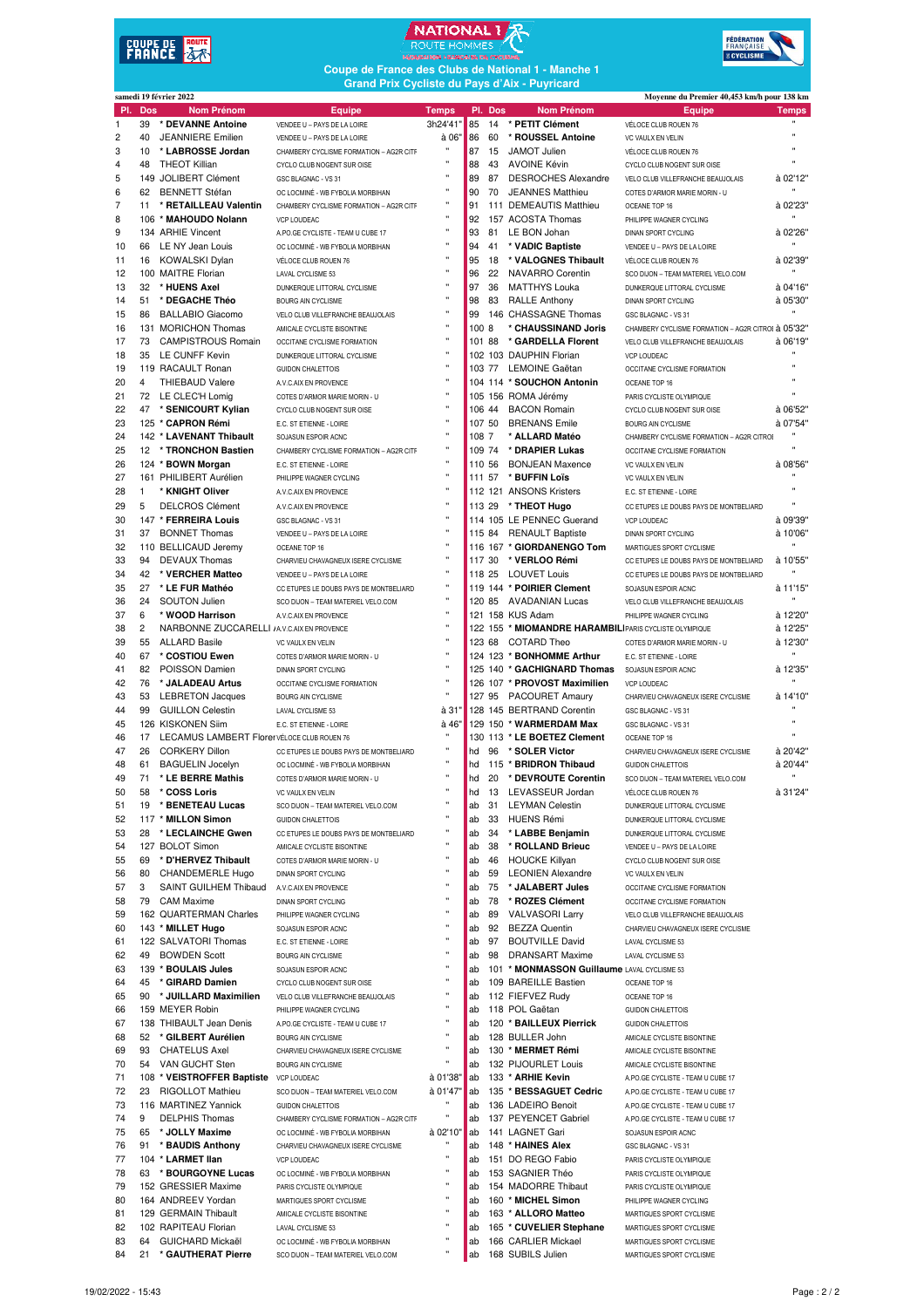





## **Coupe de France des Clubs de N1**

**Classement Par Equipe - Manche 1 - Grand Prix du Pays d'Aix à Puyricard**

| <b>Rg</b>                   | <b>Equipe</b>                            | <b>Points</b> | <b>Coureurs</b>           | Clas. | <b>Points</b><br>Ind. | <b>Coureurs</b>            | Clas. | <b>Points</b><br>Ind. | <b>Coureurs</b> | Clas. | <b>Points</b><br>Ind. |
|-----------------------------|------------------------------------------|---------------|---------------------------|-------|-----------------------|----------------------------|-------|-----------------------|-----------------|-------|-----------------------|
|                             | 1 VENDEE U - PAYS DE LA LOIRE            | 65            | <b>DEVANNE Antoine</b>    | 01    | 40                    | <b>JEANNIERE Emilien</b>   | 02    | 25                    |                 |       |                       |
|                             | 2 CHAMBERY CYCLISME FORMATION - AG2R CIT | 34            | LABROSSE Jordan           | 03    | 20                    | <b>RETAILLEAU Valentin</b> | 07    | 14                    |                 |       |                       |
|                             | 3 OC LOCMINÉ - WB FYBOLIA MORBIHAN       | 26            | <b>BENNETT Stéfan</b>     | 06    | 15                    | LE NY Jean Louis           | 10    | 11                    |                 |       |                       |
|                             | 4 CYCLO CLUB NOGENT SUR OISE             | 17            | <b>THEOT Killian</b>      | 04    | 17                    |                            |       |                       |                 |       |                       |
|                             | 5 GSC BLAGNAC - VS 31                    | 16            | <b>JOLIBERT Clément</b>   | 05    | 16                    |                            |       |                       |                 |       |                       |
| <b>6 VCP LOUDEAC</b>        |                                          | 13            | <b>MAHOUDO Nolann</b>     | 08    | 13                    |                            |       |                       |                 |       |                       |
|                             | 7 A.PO.GE CYCLISTE - TEAM U CUBE 17      | 12            | <b>ARHIE Vincent</b>      | 09    | 12                    |                            |       |                       |                 |       |                       |
|                             | 8 DUNKERQUE LITTORAL CYCLISME            | 11            | <b>HUENS Axel</b>         | 13    | 8                     | LE CUNFF Kevin             | 18    | 3                     |                 |       |                       |
|                             | 9 VÉLOCE CLUB ROUEN 76                   | 10            | KOWALSKI Dylan            | 11    | 10                    |                            |       |                       |                 |       |                       |
| 10 LAVAL CYCLISME 53        |                                          | 9             | <b>MAITRE Florian</b>     | 12    | 9                     |                            |       |                       |                 |       |                       |
|                             | 11 BOURG AIN CYCLISME                    | 7             | <b>DEGACHE Théo</b>       | 14    | $\overline{7}$        |                            |       |                       |                 |       |                       |
|                             | 12 VELO CLUB VILLEFRANCHE BEAUJOLAIS     | 6             | <b>BALLABIO Giacomo</b>   | 15    | 6                     |                            |       |                       |                 |       |                       |
|                             | 13 AMICALE CYCLISTE BISONTINE            | 5             | <b>MORICHON Thomas</b>    | 16    | 5                     |                            |       |                       |                 |       |                       |
|                             | 14 OCCITANE CYCLISME FORMATION           | 4             | <b>CAMPISTROUS Romain</b> | 17    | 4                     |                            |       |                       |                 |       |                       |
| <b>15 GUIDON CHALETTOIS</b> |                                          | 2             | <b>RACAULT Ronan</b>      | 19    | $\overline{2}$        |                            |       |                       |                 |       |                       |
|                             | 16 A.V.C.AIX EN PROVENCE                 |               | <b>THIEBAUD Valere</b>    | 20    | $\mathbf{1}$          |                            |       |                       |                 |       |                       |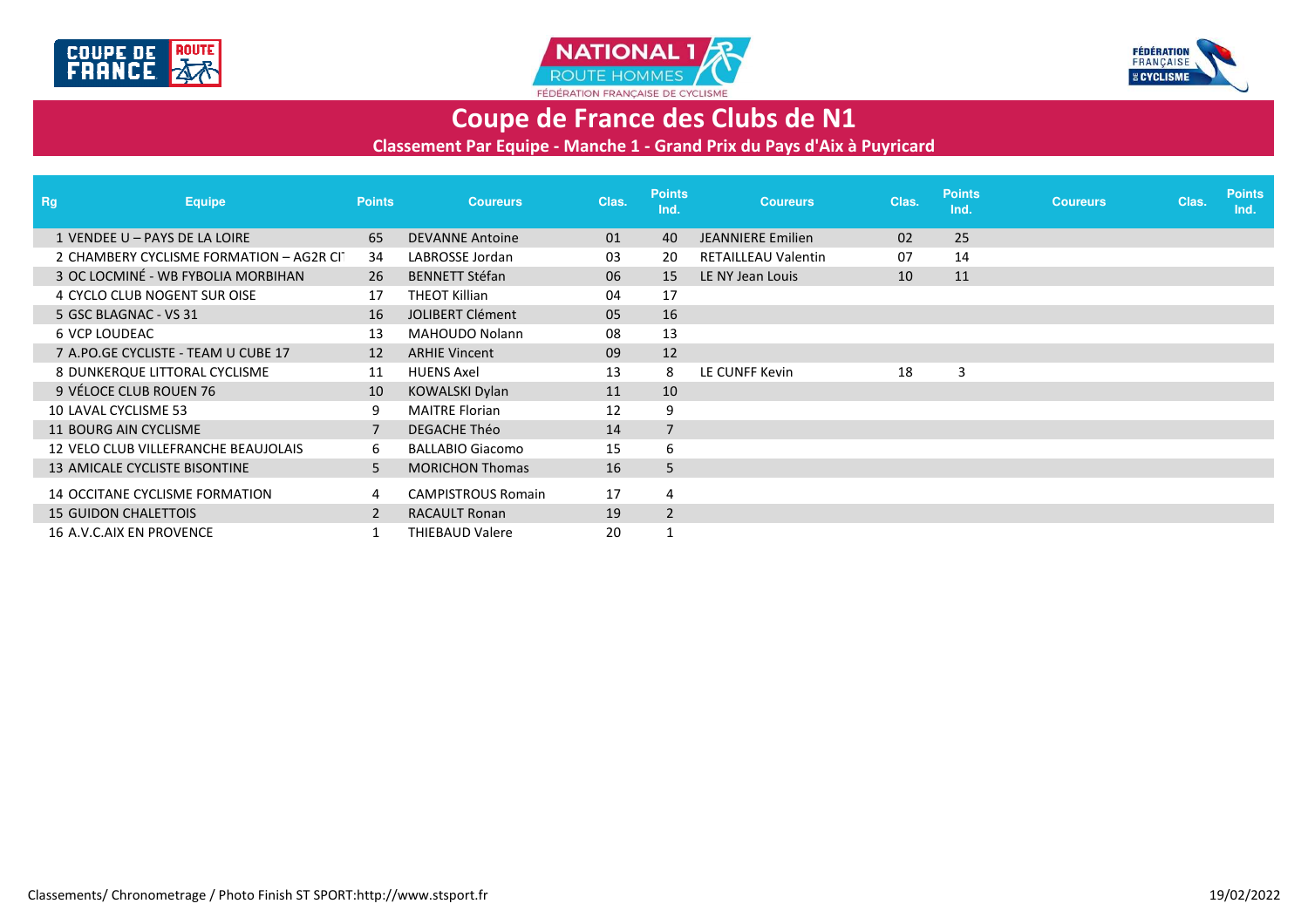





**Coupe de France des Clubs de N1**

**Classement Général après la manche 1 - Grand Prix du Pays d'Aix à Puyricard**

| Classement | <b>Equipe</b>                                                  | <b>Total</b>   | ٣<br><b>Manche</b> | Manche <sub>2</sub> | Manche <sub>3</sub> | Annexes | <b>Malus</b> | Meil. Pl     | To.pl |
|------------|----------------------------------------------------------------|----------------|--------------------|---------------------|---------------------|---------|--------------|--------------|-------|
|            | <b>1 VENDEE U - PAYS DE LA LOIRE</b>                           | 70             | 65                 |                     |                     | 5       |              | $\mathbf{1}$ | 34    |
| 2          | CHAMBERY CYCLISME FORMATION - AG2R CITROEN<br><b>1123 TFAM</b> | 34             | 34                 |                     |                     |         |              | 3            | 35    |
|            | 3 OC LOCMINÉ - WB FYBOLIA MORBIHAN                             | 26             | 26                 |                     |                     |         |              | 6            | 64    |
|            | 4 CYCLO CLUB NOGENT SUR OISE                                   | 17             | 17                 |                     |                     |         |              | 4            | 90    |
|            | 5 GSC BLAGNAC - VS 31                                          | 16             | 16                 |                     |                     |         |              | 5            | 134   |
|            | 6 VCP LOUDEAC                                                  | 13             | 13                 |                     |                     |         |              | 8            | 156   |
|            | 7 A.PO.GE CYCLISTE - TEAM U CUBE 17                            | 12             | 12                 |                     |                     |         |              | 9            | 210   |
|            | 8 DUNKERQUE LITTORAL CYCLISME                                  | 11             | 11                 |                     |                     |         |              | 13           | 128   |
|            | 9 VÉLOCE CLUB ROUEN 76                                         | 10             | 10                 |                     |                     |         |              | 11           | 142   |
|            | 10 LAVAL CYCLISME 53                                           | 9              | 9                  |                     |                     |         |              | 12           | 138   |
|            | 11 BOURG AIN CYCLISME                                          | $\overline{7}$ | $\overline{7}$     |                     |                     |         |              | 14           | 119   |
|            | 12 VELO CLUB VILLEFRANCHE BEAUJOLAIS                           | 6              | 6                  |                     |                     |         |              | 15           | 169   |
|            | 13 AMICALE CYCLISTE BISONTINE                                  | 5              | 5                  |                     |                     |         |              | 16           | 151   |
|            | 14 OCCITANE CYCLISME FORMATION                                 | 4              | 4                  |                     |                     |         |              | 17           | 162   |
|            | <b>15 GUIDON CHALETTOIS</b>                                    | $\overline{2}$ | $\overline{2}$     |                     |                     |         |              | 19           | 144   |
|            | 16 A.V.C.AIX EN PROVENCE                                       | 1              | 1                  |                     |                     |         |              | 20           | 77    |
|            | 17 COTES D'ARMOR MARIE MORIN - U                               |                |                    |                     |                     |         |              | 21           | 110   |
|            | 18 E.C. ST ETIENNE - LOIRE                                     |                |                    |                     |                     |         |              | 23           | 94    |
|            | 19 SOJASUN ESPOIR ACNC                                         |                |                    |                     |                     |         |              | 24           | 147   |
|            | 20 PHILIPPE WAGNER CYCLING                                     |                |                    |                     |                     |         |              | 27           | 152   |
|            | 21 OCEANE TOP 16                                               |                |                    |                     |                     |         |              | 32           | 227   |
|            | 22 CHARVIEU CHAVAGNEUX ISERE CYCLISME                          |                |                    |                     |                     |         |              | 33           | 178   |
|            | 23 CC ETUPES LE DOUBS PAYS DE MONTBELIARD                      |                |                    |                     |                     |         |              | 35           | 135   |
|            | 24 SCO DIJON - TEAM MATERIEL VELO.COM                          |                |                    |                     |                     |         |              | 36           | 159   |
|            | 25 VC VAULX EN VELIN                                           |                |                    |                     |                     |         |              | 39           | 175   |
|            | 26 DINAN SPORT CYCLING                                         |                |                    |                     |                     |         |              | 41           | 155   |
|            | 27 PARIS CYCLISTE OLYMPIQUE                                    |                |                    |                     |                     |         |              | 79           | 306   |

**Remarque :** Classement sous réserve d'homologation par la Fédération Française de Cyclisme, la manche 2 a été annulée.

**Point annexe**: Pour chaque épreuve (sauf le CLM par équipe), attribution de 5 points à l'équipe vainqueur du classement annexe grimpeur ou sprint intermédiaire

**Point Bonus**: Pour les coureurs sélectionnés en Equipe de France et dans le respect de la règle de 3 coureurs maximum par club, il sera pris en compte le meilleur résultat entre les points obtenus dans le classement de l'épreuve et les points de la sélection.

**Points Malus :** Toute participation avec une équipe incomplète entrainera systématiquement une pénalité de 15 points par coureur absent.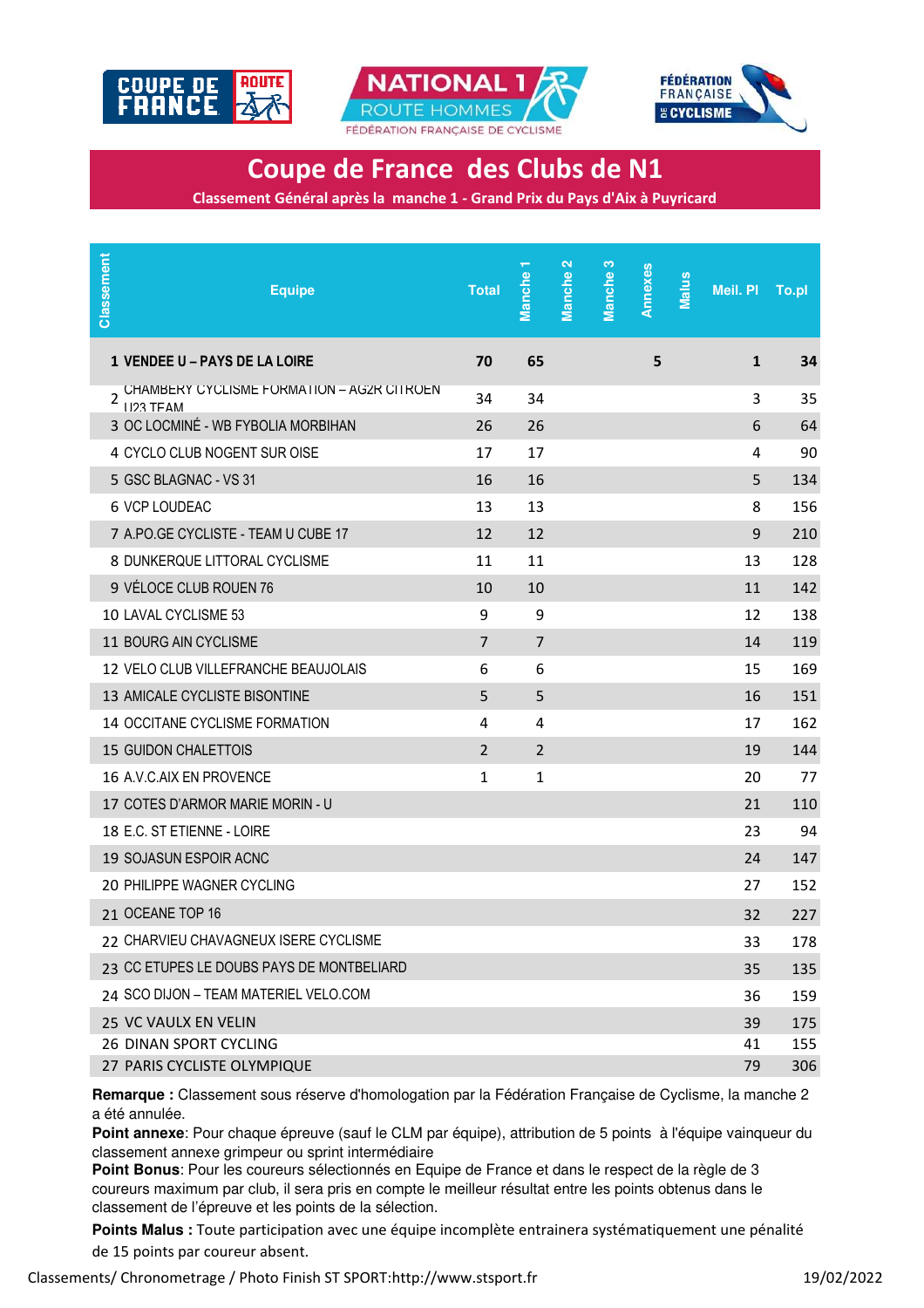





**Coupe de France des Clubs de National 1 - Manche 1 Grand Prix Cycliste du Pays d'Aix - Puyricard**

## **Grimpeurs**

| <b>KM 20</b> |            |                         |               |            |                |             | <b>KM42</b>       |               |            |  |  |  |
|--------------|------------|-------------------------|---------------|------------|----------------|-------------|-------------------|---------------|------------|--|--|--|
| Rg           | <b>Dos</b> | <b>Prénom Nom</b>       | <b>Equipe</b> | <b>Pts</b> | <b>Rg</b>      | <b>Dos</b>  | <b>Prénom Nom</b> | <b>Equipe</b> | <b>Pts</b> |  |  |  |
|              | 41         | <b>Baptiste VADIC</b>   | V.U           | 5          |                | 39          | Antoine DEVANNE   | V.U           | 5          |  |  |  |
| 2            | 18         | Thibault VALOGNES       | <b>VCR</b>    | 3          | $\overline{c}$ | 15          | Julien JAMOT      | <b>VCR</b>    | 3          |  |  |  |
| 3            | 24         | Julien SOUTON           | <b>SCO</b>    |            | 3              | 50          | Emile BRENANS     | <b>BBA</b>    |            |  |  |  |
| 4            |            |                         |               |            | 4              |             |                   |               |            |  |  |  |
| <b>KM 64</b> |            |                         |               |            |                | <b>KM86</b> |                   |               |            |  |  |  |
| <b>Rg</b>    | <b>Dos</b> | <b>Prénom Nom</b>       | <b>Equipe</b> | <b>Pts</b> | <b>Rg</b>      | <b>Dos</b>  | <b>Prénom Nom</b> | <b>Equipe</b> | <b>Pts</b> |  |  |  |
|              | 39         | Antoine DEVANNE         | V.U           | 5          |                | 39          | Antoine DEVANNE   | V.U           | 5          |  |  |  |
| 2            | 50         | Emile BRENANS           | <b>BBA</b>    | 3          | $\overline{c}$ | 50          | Emile BRENANS     | <b>BBA</b>    | 3          |  |  |  |
| 3            | 15         | Julien JAMOT            | <b>VCR</b>    |            | 3              | 15          | Julien JAMOT      | <b>VCR</b>    |            |  |  |  |
| 4            |            |                         |               |            | 4              |             |                   |               |            |  |  |  |
|              |            | <b>KM 108</b>           |               |            |                |             |                   |               |            |  |  |  |
| Rg           | <b>Dos</b> | <b>Prénom Nom</b>       | <b>Equipe</b> | <b>Pts</b> |                |             |                   |               |            |  |  |  |
|              | 39         | Antoine DEVANNE         | V.U           | 5          |                |             |                   |               |            |  |  |  |
| 2            | 27         | Mathéo LE FUR           | <b>CCE</b>    | 3          |                |             |                   |               |            |  |  |  |
| 3            | 47         | <b>Kylian SENICOURT</b> | <b>CCN</b>    |            |                |             |                   |               |            |  |  |  |
| 4            |            |                         |               |            |                |             |                   |               |            |  |  |  |

| <b>Classements des Grimpeurs</b> |      |                       |               |     |    |            |                   |            |            |  |  |
|----------------------------------|------|-----------------------|---------------|-----|----|------------|-------------------|------------|------------|--|--|
| Rg                               | Dos. | <b>Prénom Nom</b>     | <b>Equipe</b> | Pts | Rq | <b>Dos</b> | <b>Prénom Nom</b> | Equipe     | <b>Pts</b> |  |  |
|                                  | 39   | Antoine DEVANNE       | V.U           | 20  |    | 27         | Mathéo LE FUR     | CCE        |            |  |  |
|                                  | 50.  | Emile BRENANS         | <b>BBA</b>    |     |    | 18         | Thibault VALOGNES | <b>VCR</b> |            |  |  |
|                                  | 41   | <b>Baptiste VADIC</b> | V.U           | 5   |    | 47         | Kylian SENICOURT  | CCN        |            |  |  |
|                                  | 15   | Julien JAMOT          | VCR           | h   |    | 24         | Julien SOUTON     | SCO        |            |  |  |